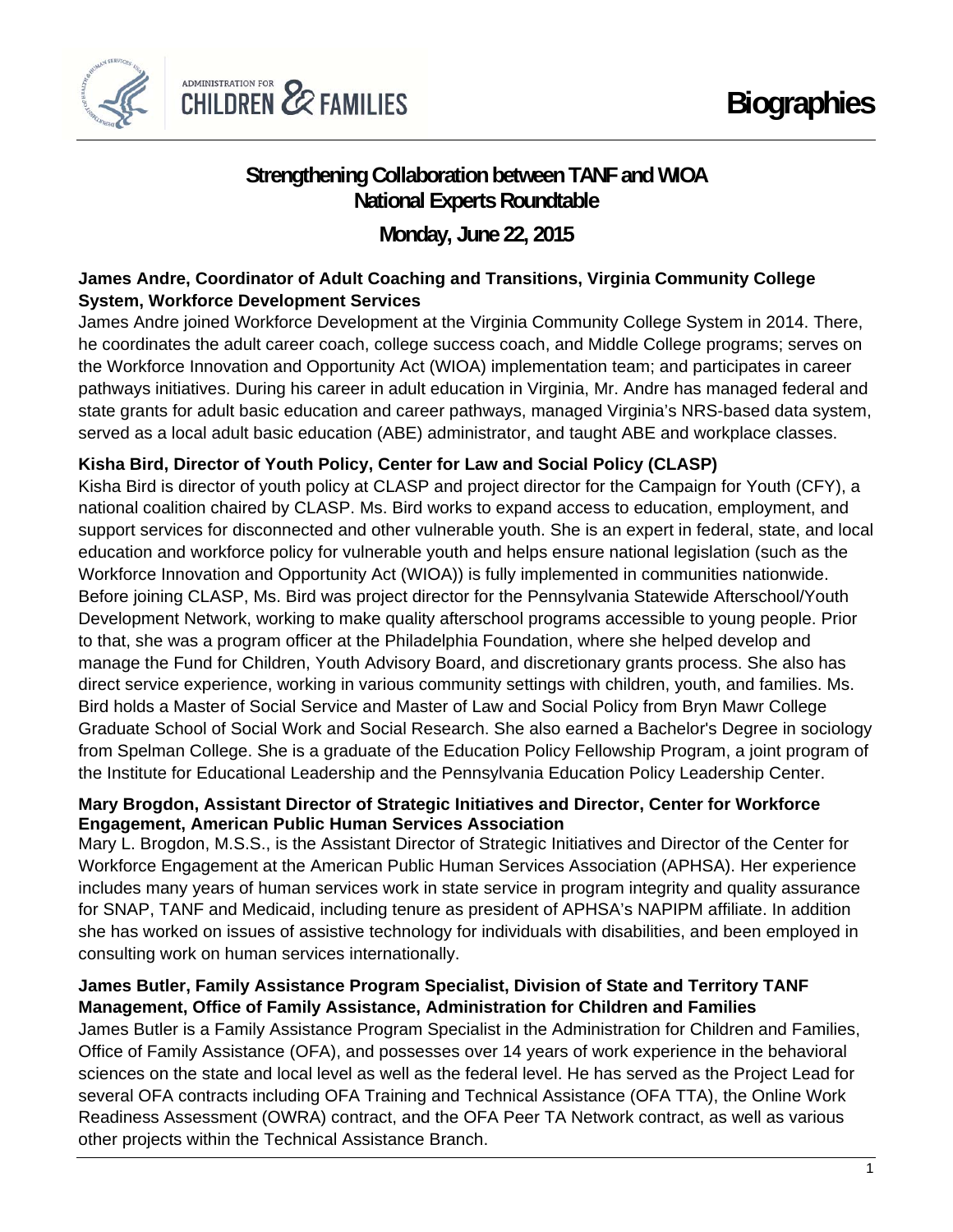## **Deborah Carroll, Director, District of Columbia Department of Employment Services**

Deborah Carroll is a seasoned human-services professional and currently serves as the Director of the District of Columbia Deaprtment of Employment Services. Previosly, she served as Department of Human Services Interim Director. She joined the agency as the Administrator for the Economic Security Administration (ESA) in 2009, and, while serving in this capacity, led the effort to design and implement a comprehensive system transformation of the District's service-delivery model in the Temporary Assistance for Needy Families (TANF) program. The program is now recognized nationally as an innovation in best practices. Additionally, she facilitated the design and implementation of a state-of-theart eligibility and integrated case-management system in partnership with the Department of Health Care Finance; the Department of Insurance, Securities and Banking, and the Health Benefit Exchange Authority. This accomplishment allowed the District to be recognized as one of four states to successfully implement the Affordable Care Act by the October 1, 2013 federal deadline. Before joining the agency as the ESA Administrator, Ms. Carroll served as the Deputy General Counsel for DHS, and served as principal attorney for ESA. Ms. Carroll also served as the Acting General Counsel for DHS from 2006 through 2008. She is a graduate of Temple University, where she obtained her B.S. degree in therapeutic recreation. Ms. Carroll obtained her J.D. in 1991 from Temple University Law School, and afterward developed a private law practice. Throughout the course of her career, she developed expertise in health privacy, child welfare, and mental health law and practice. From 1999-2003, Ms. Carroll represented the City of Philadelphia's Departments of Health, Behavioral Health, and Human Services. Additionally, Ms. Carroll served as legal counsel to the City of Philadelphia's Forensic Mental Health Task Force, where she co-authored a treatise on Pennsylvania's mental health commitment laws.

#### **Michelle Derr, Ph.D. Senior Researcher, Mathematica Policy Research**

Dr. Michelle Derr, a senior researcher at Mathematica Policy Research, is well known for her ability to translate research findings effectively to improve public policies and direct practice. Most of her work focuses on quick turnaround research projects used to describe a promising practice or document the implementation of a public policy. She has conducted site visits to welfare agencies and other social service programs in roughly 100 communities in more than half the states and the District of Columbia. She specializes in evaluating employment and training initiatives targeted to public assistance clients, exoffenders, individuals with disabilities, and other disadvantaged populations. Putting her knowledge into practice, she provides evidence-based technical assistance to States and local communities to help strengthen their performance outcomes. She holds a Ph.D. in Social Work from the University of Utah.

#### **Maria Flynn, Vice President, Jobs for the Future (JFF)**

As senior vice president and the head of JFF's Building Economic Opportunity Group, Maria Flynn leads work to help low-skilled adults advance to family-supporting careers, while enabling employers to build and sustain a productive workforce. Ms. Flynn also leads JFF's federal policy and advocacy strategies, which are focused on advancing the educational needs of low-skilled Americans and developing a skilled workforce. As a leading expert on issues such as career pathways, employer engagement, and sector strategies, Ms. Flynn guides the activities of several key JFF projects and partnerships, including Accelerating Opportunity, Credentials That Work, and JFF's role as implementation partner for the National Fund for Workforce Solutions. Ms. Flynn is also leading JFF's role as a key partner in JPMorgan Chase's New Skills at Work initiative. Her team provides technical assistance, coaching, documentation, labor market analysis, and evaluation support to a wide range of projects supported by public and private funders. Ms. Flynn has over 20 years of experience in the workforce development field. Prior to joining JFF in 2007, she was a member of the federal government's Senior Executive Service and was the Administrator of the Office of Policy Development and Research in the U.S. Department of Labor's Employment and Training Administration. In that role, she oversaw development of employment and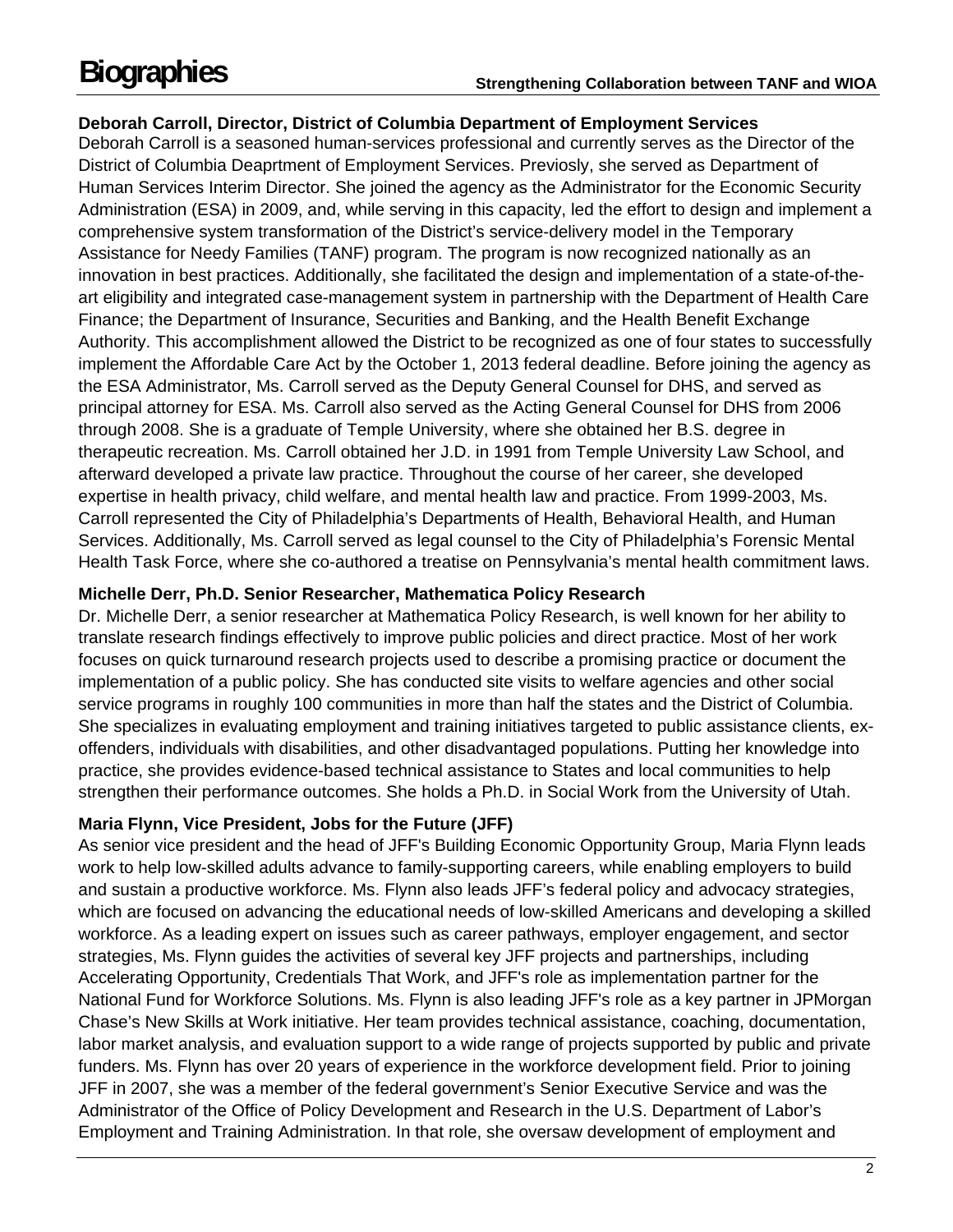training policies, managed the agency's research and evaluation strategy, and supported agency budget and appropriations activities. Ms. Flynn also coordinated the agency's legislative, regulatory, and international affairs agendas and outreach to philanthropic organizations. Within the Employment and Training Administration, Ms. Flynn previously led the Division of One-Stop Operations, where she developed the policy and technical assistance framework necessary to enable states and local communities to establish comprehensive One-Stop delivery systems designed to provide quality services to jobseekers, workers, and employers. She also served as team leader for the interagency policy group charged with implementing the Workforce Investment Act of 1998. In the 1990s, Ms. Flynn played key roles in the National School-to-Work initiative and in the launch of the Secretary's Commission on Achieving Necessary Skills (SCANS) Initiative. Ms. Flynn earned her B.A. in international relations and economics at Saint Joseph's University in Philadelphia and a Master's of Government Administration at the University of Pennsylvania. She is the proud mom of two young daughters.

## **Eileen Friedman, TANF Region III Program Manager, Office of Family Assistance, Administration for Children and Families, U.S. Department of Health and Human Services**

Eileen Friedman is currently the Program Manager for TANF in the Administration for Children and Families in the Region III office in Philadelphia. Ms. Friedman has overall responsibility for TANF in the states in Region III which include the District of Columbia, Maryland, Pennsylvania, Virginia, West Virginia, and Delaware. Before that, she was the Program Manager or the AFDC Program in the Regional Office. She began her career as a caseworker for the Susquehanna County Board of Assistance in Pennsylvania and then as a Casework Supervisor. She came to the Federal Government as a Program Specialist in the Work Incentive Program. She has a Bachelors degree from Marywood College and a Masters Degree in Public Administration from the Pennsylvania State University. She received her certification in Conflict Resolution from the Bryn Mawr School of Social Work.

#### **Brian Holler, Pennsylvania Department of Human Services, Division of Employment and Training**

Brian Holler has worked with the Pennsylvania Bureau of Policy, Department of Public Welfare since 2011. He is the Supervisor of the CAO Program Unit within the Division of Employment and Training. Mr. Holler's prior experience includes serving as the Program Advisor within the Division of Employment and Training for four years, and as the Claims Investigation Agent within the Division of Third Party Liability at the Bureau of Financial Operations for five years. Prior to that, he was a Residential Counselor with Philhaven Behavioral Health Services. Mr. Holler got his start with the U.S. Army Reserve as a combat engineer, and has a Bachelor of Science in Administration of Justice from Pennsylvania State University.

## **Susan Golonka, Acting Director, Office of Family Assistance, Administration for Children and Families, U.S. Department of Health and Human Services**

Susan Golonka is the Acting Director of the Office of Family Assistance, Administration for Children and Families (ACF), U.S. Department of Health and Human Services (HHS). She is a nationally recognized expert on welfare reform, foster care and related human service issues. Prior to joining ACF, Ms. Golonka served as the program director of the Economic, Human Services and Workforce Division at the National Governor's Association (NGA). Ms. Golonka directed NGA's policy analysis, research, and technical assistance efforts on welfare reform, low-income families, work supports service integration, and child welfare to help State policymakers and administrators develop and implement sound policies. She oversaw technical assistance to states through on-site consultations, intensive ongoing technical assistance, customized workshops, and policy academies. Ms. Golonka also managed the network of governors' Human Services Policy Advisors. Ms. Golonka received her Master's degree in Public Administration from the University of North Carolina at Chapel Hill and her Bachelor of Arts degree from the University of Virginia.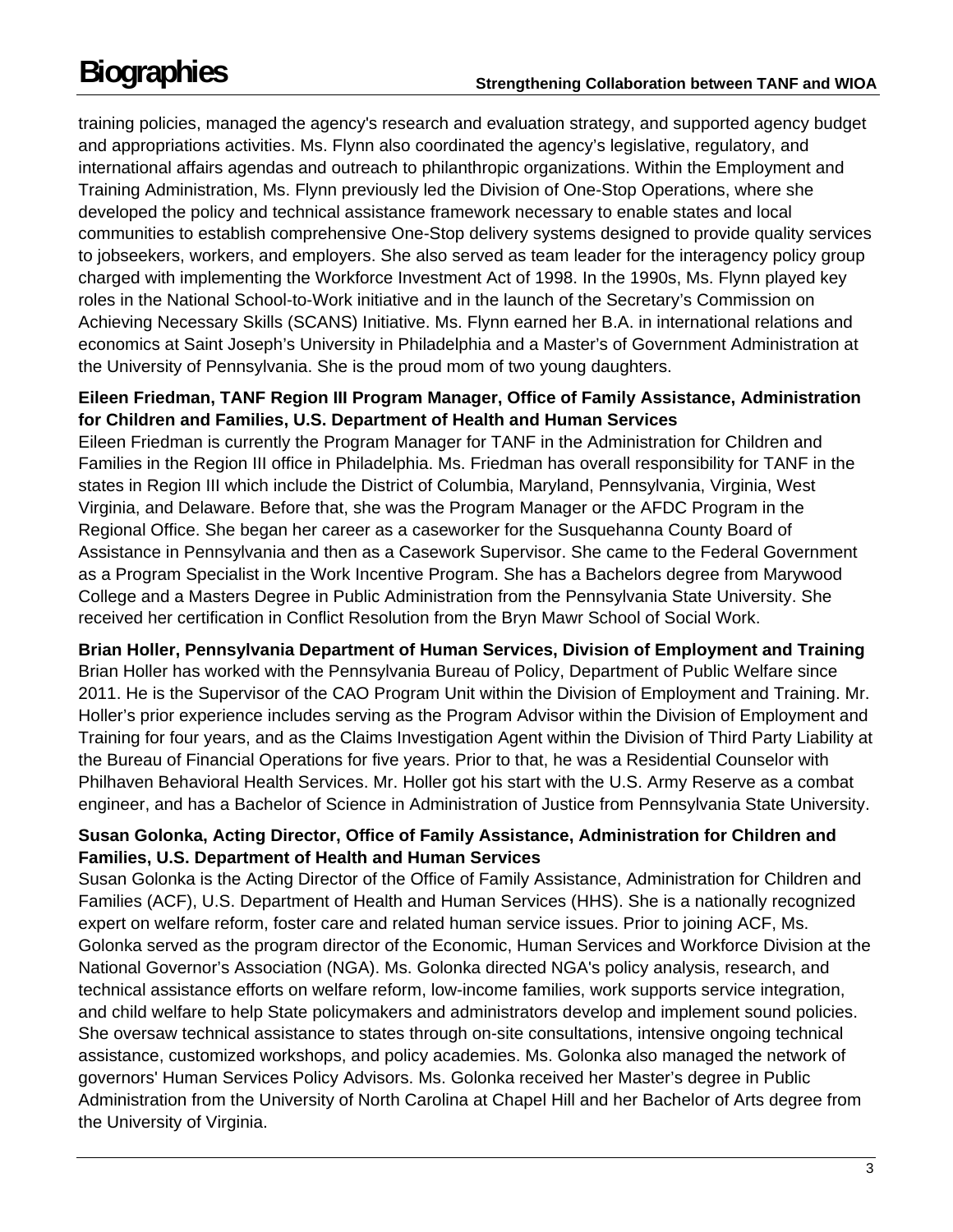## **Jeanette Hercik, Ph.D., Senior Vice President, ICF International**

Jeanette Hercik is an expert in anti-poverty research, welfare and employment, community development, family supports and strengthening, and the reengineering of U.S. federal and state public sector systems. For more than 17 years, Dr. Hercik has managed a welfare-to-work portfolio of technical assistance and training and research and evaluation projects, including the Welfare Peer Technical Assistance Network (Welfare Peer TA), which has involved cross-agency initiatives such as addressing mental health and substance abuse, housing, transportation, child care, and issues specific to urban and rural populations. She manages the Self-Sufficiency Research Clearinghouse (SSRC) and oversees the National Responsible Fatherhood Clearinghouse (NRFC) and the National Resource Center for Healthy Marriage and Families. Prior to joining ICF, Dr. Hercik directed the State of Michigan Department of Commerce Research and Evaluation Agency on jobs and the economy, with specific focus on plant closings, manufacturing modifications, and economic development in communities. Dr. Hercik has a master's degree in Public Administration from Columbia University and a Ph.D. from Michigan State University.

## **David Hunn, Executive Director, Northern Virginia Workforce Investment Board**

David Hunn is the President and CEO of the SkillSource Group, Inc. and the Executive Director of the Northern Virginia Workforce Investment Board, a business-led organization representing the counties of Fairfax, Loudoun, and Prince William and the cities of Falls Church, Fairfax, Manassas, and Manassas Park. This workforce region is comprised of over 1.8 million residents and thousands of businesses and is one of the most dynamic and growing regional economies in the United States. He has served in this role since April 2002. Prior to joining the NVWIB, Hunn was the founding Director of the Northern Virginia Regional Partnership, a public-private partnership specifically focused on developing a world-class technology workforce throughout the Northern Virginia region. Earlier, Mr. Hunn served for ten years in several career senior human service and workforce development agency positions with Fairfax County, Virginia government. Before joining Fairfax County, Mr. Hunn was a budget examiner and appropriations analyst at the U.S. Office of Management and Budget from 1982-1987. He entered Federal Service as a Presidential Management Intern in 1980. He holds a B.A. in political science from the University of California, Berkeley and a Master of Public Administration (M.P.A.) from California State-University, Hayward.

#### **Kermit Kaleba, Federal Policy Director, National Skills Coalition**

Kermit Kaleba helps lead National Skills Coalition's Washington-based efforts to advance a national skills agenda within federal legislation, agency regulation, and national funding initiatives. He provides analyses for a range of proposed and existing federal policies across numerous federal agencies as well as related state workforce policies, and is the Coalition's lead staff on the Transportation Act and Education Tax Credits. Mr. Kaleba assists the Coalition's state and local partners in advocacy on these issues both within Washington and in-district in coordination with Regional Field Directors. Mr. Kaleba was previously senior policy specialist at American Society for Training and Development where he was legislative advocate and analyst on workforce policy. Prior, he was legislative coordinator for the National Association of Drug Court Professionals and Communications Specialist for Health Communications, Inc. Kaleba earned his bachelor's degree and J.D. from the College of William and Mary, and is a member of the Virginia bar. He is based in Washington, D.C.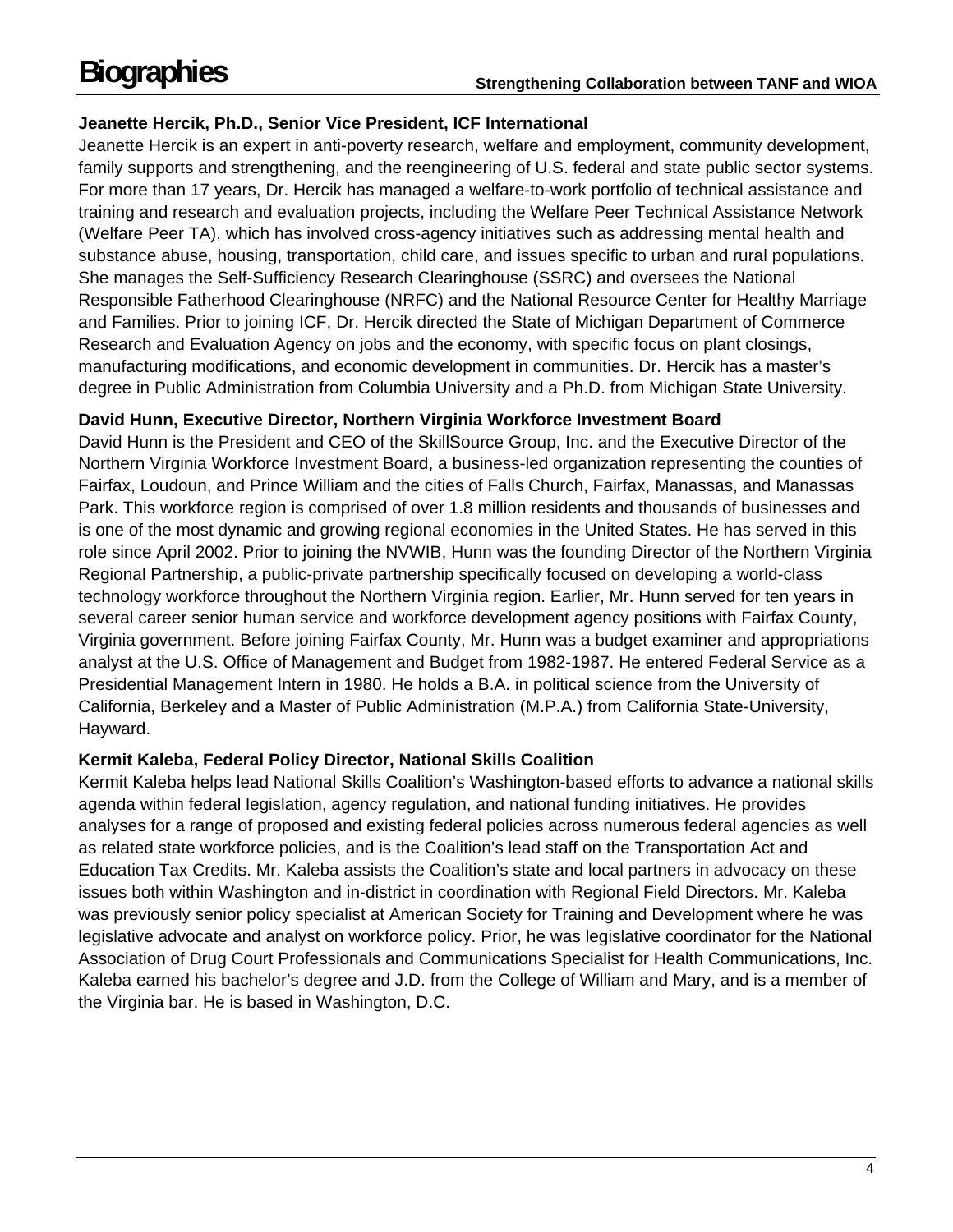#### **Natalie Kaplan, Policy Analyst, Office of Program Integration, Office of the Director, District of Columbia Department of Human Services**

Natalie Kaplan began her tenure in District government as a Capital City Fellow, and has served as a Policy Analyst for DC's Department of Human Services since 2012. Ms. Kaplan's work has focused on the integration of service delivery for families both internally, and across sister agencies. Her expertise lies in the programmatic and policy integration of TANF and homeless service delivery for families experiencing housing instability. Ms. Kaplan continues to focus on service integration across the homeless services Continuum of Care in the District, as well as unified case planning practices across DC's TANF employment program services providers. She supports the agency's strategic planning efforts and acts as a lead project manager.

#### **Cheryl Keenan, Director, Adult Education and Literacy Division, Office of Career, Technical, and Adult Education, U.S. Department of Education**

Cheryl L. Keenan is the Director of the U.S. Department of Education's Division of Adult Education and Literacy in the Office of Vocational and Adult Education. In her role as the national director, she oversees the office which funds almost \$600 million in state and local grant programs to enable adults to become literate and complete high school so they can succeed as workers, parents, and citizens. She is responsible for overseeing the Office of Corrections Education and the Adult Education National Programs Account, including resources to assist further development of the field of adult education/literacy. Prior to her appointment to the U.S. Department of Education in June of 2002, she served as the Pennsylvania's State Director of Adult Education and Literacy where she developed Pennsylvania's first state-funded family literacy program supporting literacy of parents and their young children. During her tenure in Pennsylvania she also held positions in the Bureau of Special Education. Ms. Keenan holds undergraduate and graduate degrees in the field of education, has performed fieldwork in the area of early childhood special education, and served on numerous committees to advance the education of children and adults.

#### **Jennifer Kemp, Unit Chief, Youth Policy and Performance, Employment and Training Administration, U.S. Department of Labor**

Jennifer Kemp works at the U.S. Department of Labor's Employment and Training Administration as the Unit Chief for Youth Policy and Performance. Previously she led the Youth Policy Team for the U.S. Department of Labor's Office of Disability Employment Policy. Past work experiences also include leading national, state and local grant programs; staff on the U.S. House Appropriations Committee; and Special Assistant to the Chairman of the President's Committee on Employment of People with Disabilities. She began her federal career through a Workforce Recruitment Program internship at the U.S. Department of Defense. In addition, Ms. Kemp has worked in the nonprofit, university, and corporate worlds. She holds an undergraduate degree from the University of Michigan and a graduate degree from Vanderbilt University. She lives in Washington, DC with her husband, sons, and family dog.

**Vinz Koller, Director of Training and Technical Assistance, Social Policy Research Associates**  Vinz Koller is Director of Training and Technical Assistance at Social Policy Research Associates (SPR). His work focuses on organizational improvement, performance management, strategic planning, facilitating change, and capacity building though technical assistance and training. Most recently he has also led SPR's online training line of services. He has trained thousands of practitioners around the country on One-Stop career center system integration and performance management. Prior to joining SPR, Mr. Koller coordinated the One-Stop Career Center System Task Force, and supervised youth and adult employment training programs in Monterey County, California. He completed his undergraduate work at the University of Zurich, Switzerland and holds an M.A. in International Policy Studies from the Monterey Institute of International Studies. Mr. Koller is also a singer, mountain climber, and bread baker.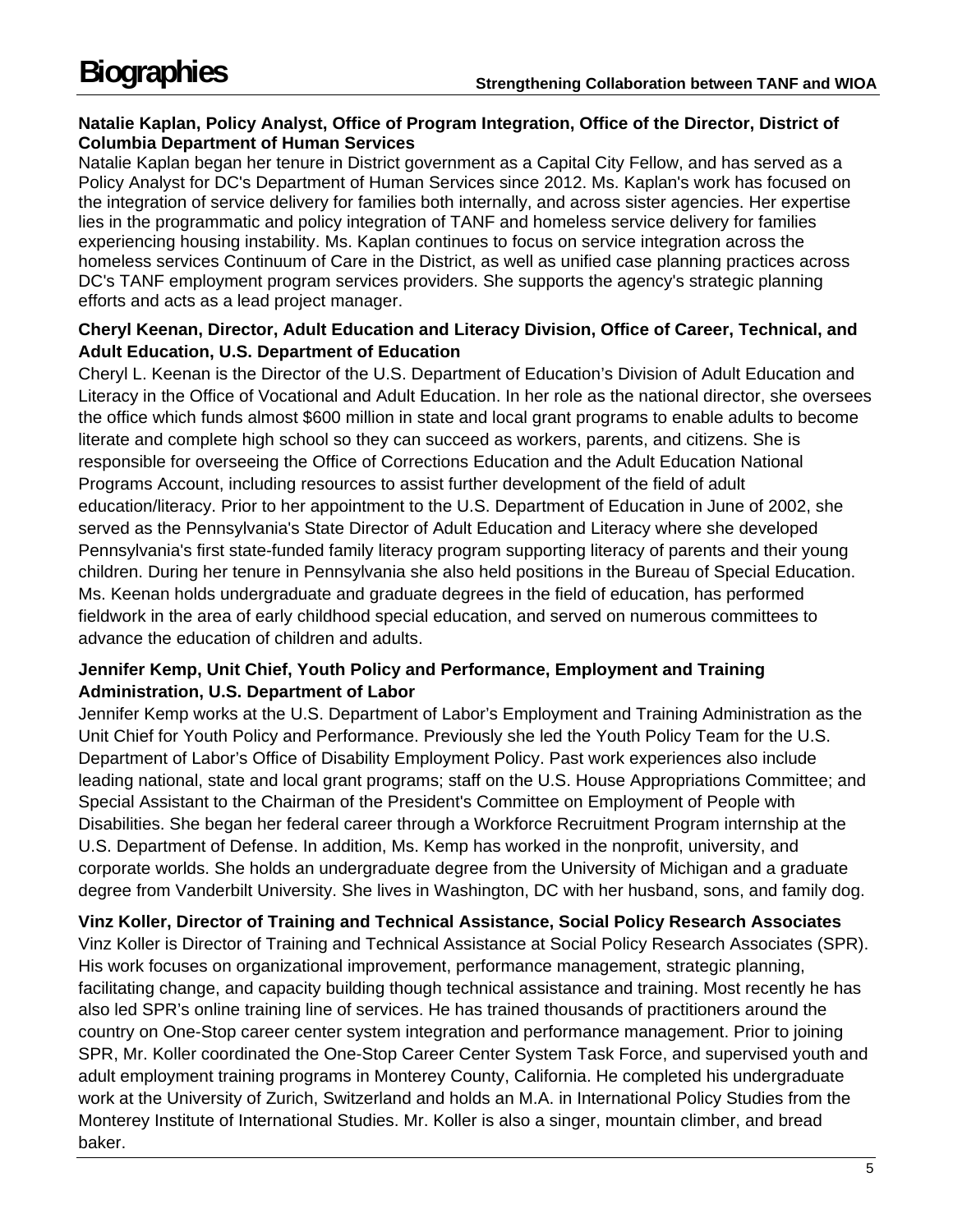## **Stanley Koustaal, Ph.D., Program Manager, Office of Family Assistance, Administration for Children and Families, U.S. Department of Health and Human Services**

Dr. Stan Koutstaal is Program Manager for the Health Profession Opportunity Grants (HPOG) program in the Administration for Children and Families (ACF), U.S. Department of Health and Human Services. The HPOG program awards grants to organizations to provide education and training to TANF recipients and low-income individuals so that they have access to better paying jobs in health care. Prior to serving the HPOG program, he provided leadership for several other ACF programs including Abstinence Education, Runaway and Homeless Youth Programs, Mentoring Children of Prisoners, and Family Violence and Prevention Services. Before his Federal service, he was the Director of Counseling for a nonprofit organization in St. Louis, Missouri. He has also served as an adjunct faculty member for graduate classes at St. Louis University and Virginia Tech University. He received his Ph.D. in Marriage and Family Therapy from Texas Tech University.

#### **Janet LaBreck, Commissioner, Rehabilitation Services Administration, Office of Special Education and Rehabilitative Services (OSERS), U.S. Department of Education**

Although Commissioner Janet LaBreck lost her vision by the age of ten, she has never let her disability get in the way of her dreams. In 2007, after more than 20 years as an advocate for the blind community, LaBreck was appointed Commissioner of the Massachusetts Commission for the Blind by Governor Deval Patrick. As an ambassador for more than 30,000 legally blind residents, LaBreck has organized campaigns that have effectively increased employment opportunities for the blind. There is no better testament to her profound influence than the Commission's award-winning internship program which is being replicated throughout the country. Commissioner LaBreck has an Honorary Doctorate of Humane Letters from the New England College of Optometry, a Masters of Education degree from Springfield College and Bachelor of Arts in Human Services from the University of Massachusetts, Boston. In August of 2013, the United States Senate confirmed Commissioner LaBreck as the Commissioner of Rehabilitation Services Administration (RSA) within the United States Department of Education. In 2013, the Urban League of Springfield selected Commissioner LaBreck as their Urban League 2013 Community Builder Award Recipient, as a result of her exemplary leadership and commitment to build strong and vibrant communities. In 2013, President Barack Obama announced some key administration posts, including his intent to nominate Janet L. LaBreck as Commissioner of Rehabilitation Services Administration (RSA) within the United States Department of Education. In 2012, Commissioner LaBreck was recognized by Healing Winds, the Lanesboro, MA-based American Indian cultural and educational nonprofit organization as the 2012 Rock, Rattle & Drum honoree. In 2011, Commissioner LaBreck was the recipient of the "Profiles in Vision" award, given to her by the New England College of Optometry for her pioneering efforts and extensive involvement in the launching of the New England Eye On-Sight Mobile Eye Clinic. In 2010, she was presented with the Heroes Among Us Award by the Boston Celtics and the Massachusetts State Lottery. In 2008, New England College of Optometry selected her to deliver the first commencement address in the history of the college to be delivered by a person who is blind.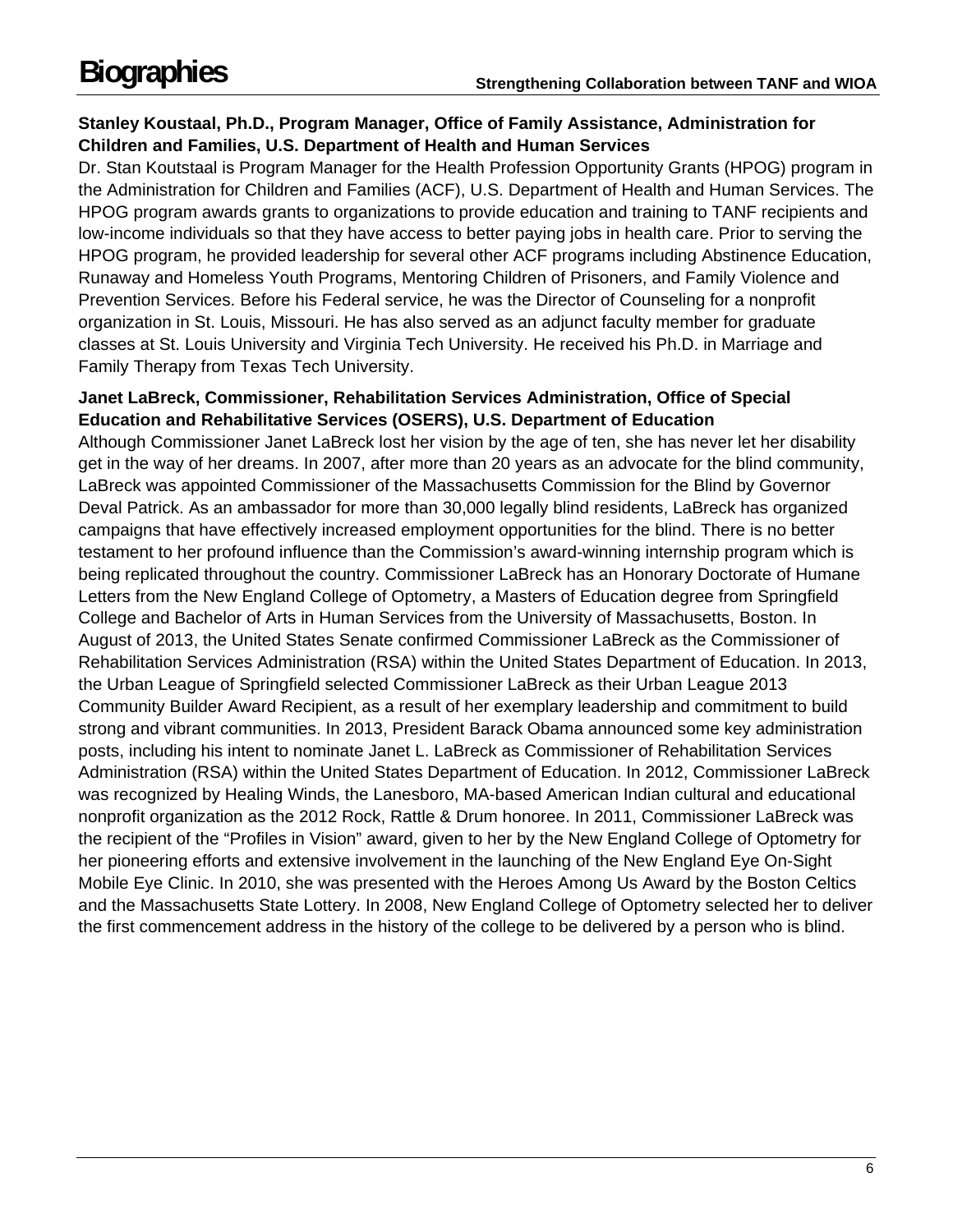## **Dana Lennon, Director, Allied Health Career Pipeline Program, Research Foundation of the City University of New York- Hostos Community College**

Prior to her appointment as the Director for the Allied Health Career Pipeline Program at Hostos' Division of Continuing Education and Workforce Development, Ms. Dana J. Lennon, Esquire, was a Grants and Financial Projects Manager at Beth Israel Medical Center where she oversaw the financial and operational management of over \$10 million in grant awards. Ms. Lennon's experience includes strategic planning, grant writing, program development, and ensuring compliance to grants, contracts, and government rules and regulations. Prior to joining Beth Israel Medical Center, Ms. Lennon was the Director of Planning at Morris Heights Health Center. She currently serves on the board of Bronx Community Board 8 and volunteers on various committees. Ms. Lennon received a Bachelor of Science degree in Information Systems from New York University, a J.D. from Brooklyn Law School, and is licensed to practice in New York State.

## **Sue Liu, Higher Education & Workforce Development Consultant, Sue Liu Consulting**

Sue Liu is an independent consultant with more than 15 years of experience in education and workforce development policies, strategies and initiatives. Ms. Liu's expertise stem from her work as a communitybased service provider, a federal policy advocate and, her stint in the federal government developing policy proposals. Ms. Liu was most recently a Senior Director at the Collaboratory, where she was part of the Transformative Change Initiative (TCI), working with the Department of Labor's Trade Adjustment Assistance Community College and Career Training (TAACCCT) Grantees to advance effective and scalable strategies and policies in the community college sector. She also led TCI's annual Learning Lab convening that was supported by the Gates, Lumina and Joyce foundations. Prior to this, Ms. Liu served as a Senior Policy Advisor in the Obama Administration at both the Department of Education and the Department of Labor. During her tenure at both agencies, she advised senior leadership and helped design budgetary and policy priorities related to higher education, workforce development and other related issues. She advanced evidence-based programs and worked across agencies, to develop policy priorities, design workforce training and support program opportunities for vulnerable populations, through the development of key federal grant solicitations such as TAACCCT and the Transitional Jobs Initiative. Ms. Liu holds a double Bachelors of Science degree in Political Science and Sociology from the University of Utah, and, a Master of Social Work from Washington University in St. Louis.

## **Elizabeth Lower-Basch, Policy Coordinator & Director, Income and Work Supports, CLASP**

Elizabeth Lower-Basch is CLASP's policy coordinator and director of the income and work supports team. Her expertise is federal and state welfare (TANF) policy, other supports for low-income working families (such as refundable tax credits), systems integration, and job quality. From 1996 to 2006, Ms. Lower-Basch worked for the Office of the Assistant Secretary for Planning and Evaluation at the U.S. Department of Health and Human Services. In this position, she was a lead welfare policy analyst, supporting legislative and regulatory processes and managing research projects. Ms. Lower-Basch received a Master of Public Policy from the Kennedy School of Government at Harvard University.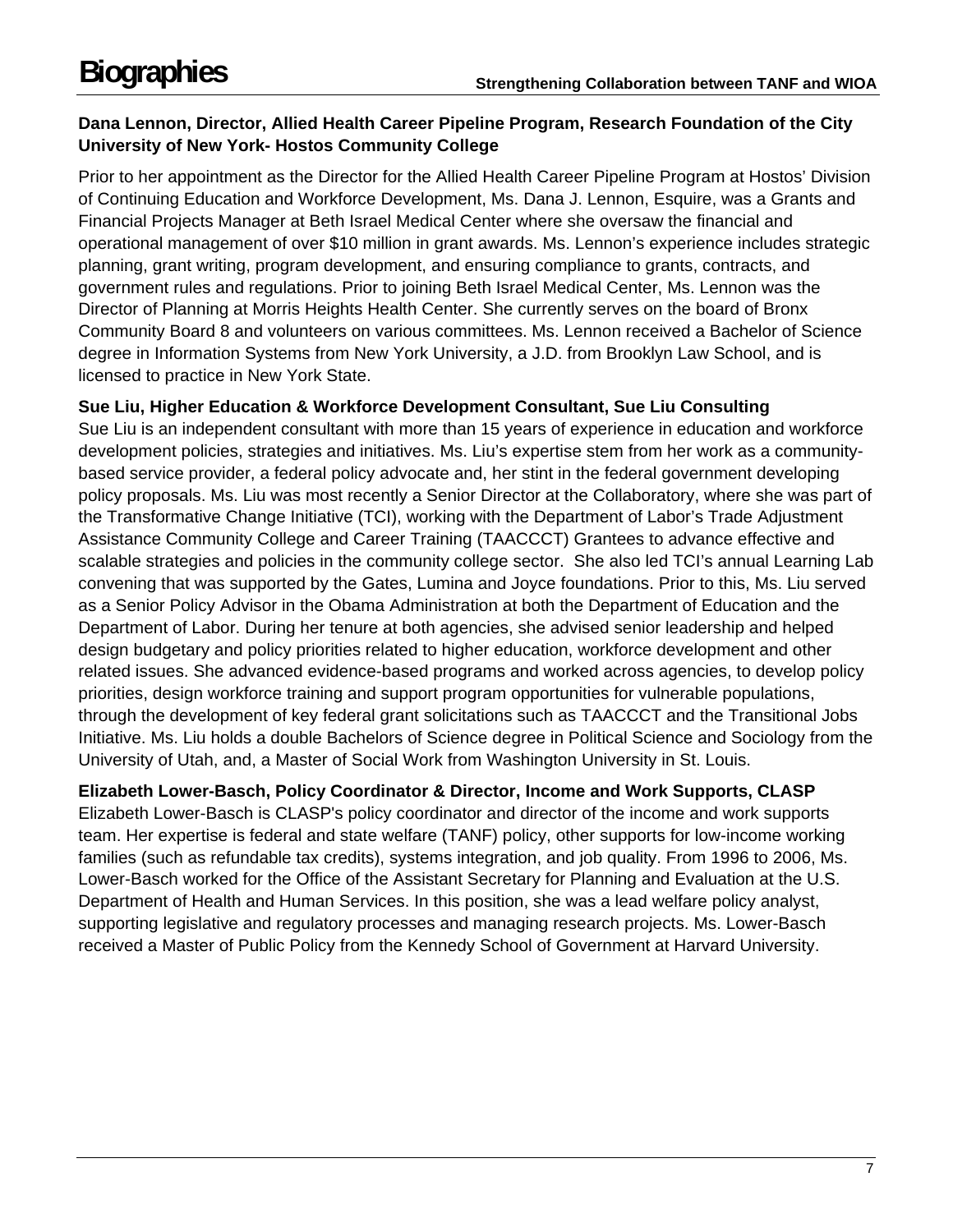## **Nisha Patel, Director, Office of Family Assistance, Administration for Children and Families, U.S. Department of Health and Human Services,**

Nisha Patel is the Director of the Office of Family Assistance, which administers federal grant programs that foster family economic security, including the Temporary Assistance for Needy Families (TANF) program and the Tribal Temporary Assistance for Needy Families (Tribal TANF) program, Native Employment Works, Healthy Marriage and Responsible Fatherhood, and Health Profession Opportunity Grants. Ms. Patel has nearly two decades of experience developing, managing, and implementing initiatives to increase economic opportunities for low-income families in the U.S. She was most recently deputy director of Ascend at the Aspen Institute, where she played a key role in national efforts to expand two-generation approaches to improve outcomes for children and their parents. At the Aspen Institute, Ms. Patel directed the Ascend Fund and Ascend Network of 58 organizations in 24 states and the District of Columbia, working together to create innovative two-generation policy and practice solutions. Prior to the Aspen Institute, Ms. Patel was a program officer in the U.S. Program at the Bill & Melinda Gates Foundation, where she managed a \$40 million portfolio focused on reducing inequity and increasing postsecondary success through community partnerships and policy development. She previously held positions as director of programs at Washington Area Women's Foundation and senior policy analyst at the Center for Law and Social Policy, where she co-authored numerous publications and provided technical assistance to states and communities focused on welfare reform, workforce development, and work supports for low-income families. Earlier, Ms. Patel worked at the National Legal Aid and Defender Association. She has also served as an adjunct professor at the George Washington University. Ms. Patel is a graduate of Vanderbilt University and holds an M.S.W. with a concentration in Social and Economic Development from Washington University in St. Louis.

#### **LaDonna Pavetti, Ph.D., Vice President for Family Income Support Policy, Center on Budget and Policy Priorities**

Dr. LaDonna Pavetti is the Vice President for Family Income Support Policy at the Center on Budget and Policy Priorities. In this capacity, she oversees the Center's work analyzing poverty trends and assessing the nation's income support programs, including the Temporary Assistance for Needy Families (TANF) program. Before joining the Center in 2009, Dr. Pavetti spent 12 years as a researcher at Mathematica Policy Research, Inc., where she directed numerous research projects examining various aspects of TANF implementation and strategies to address the needs of the hard-to-employ. She has also served as a researcher at the Urban Institute, a consultant to the U.S. Department of Health and Human Services on welfare reform issues, and a policy analyst for the District of Columbia's Commission on Social Services. In addition, for several years she was a social worker in Chicago and Washington, DC. Dr. Pavetti has an A.M. in social work from the University of Chicago and a Ph.D. in public policy from Harvard University's Kennedy School of Government.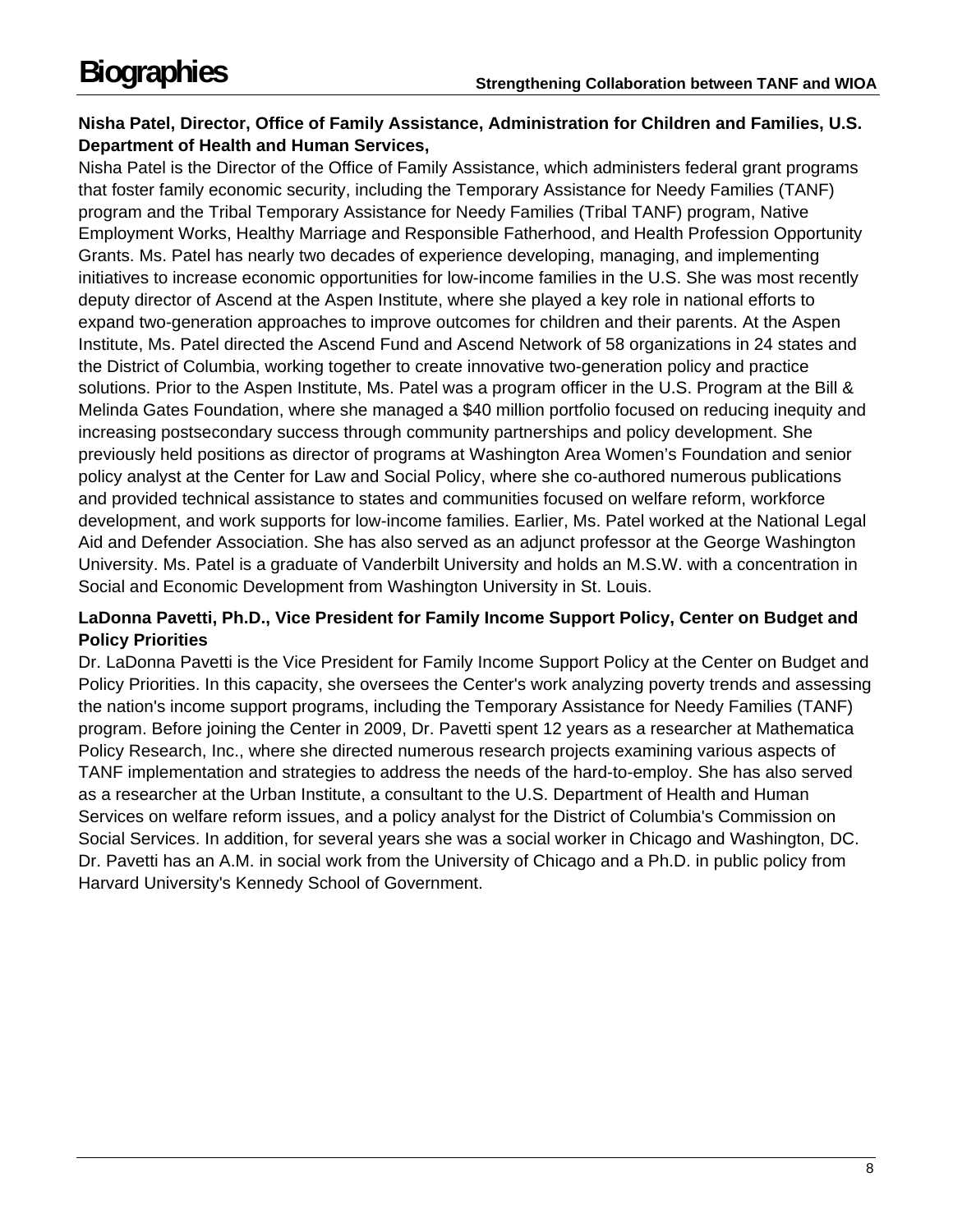## **Scott Sheely, Executive Director, Lancaster County Workforce Investment Board**

Scott J. Sheely has been the Executive Director of the Lancaster County Workforce Investment Board since 2000. He was a pioneer in bringing the concept of industry clusters developed in the economic development world to the workforce system, first in Pennsylvania and then nationally. Clusters emphasize the demand-driven side of the workforce development equation and bring the business and industry voice more fully into the human capital development conversation. The Lancaster County Board now operates industry partnerships in food processing, industrial maintenance, metal manufacturing, plastics manufacturing, long-term care, agriculture, and construction in collaboration with 500+ companies. Most partnerships have been in existence for more than five years proving that sustainability is possible in sector work. In addition to his role as a member of the Advisory Committee of the National Network of Sector Partners, Mr. Sheely has been a faculty member of the Sector Skills Academy from its inception. He has consulted around the country with local areas, regions, and states on identifying priority industries; using labor market information to drive policy, development of infrastructure and programming; engaging industry; and implementing and sustaining sector strategies. Several of Lancaster's partnerships have become Centers of Excellence - Production Agriculture, Long-Term Care Practice, Packaging Operations, Manufacturing Excellence, and Long-Term Care Practice - where the mission of incumbent worker training joins school-to-career pipeline development, local research and development, technology transfer activities, and entrepreneurial development as a way of connecting to local innovation systems. Centers of Excellence stress the broader connection of workforce development to traditional economic development themes.

Lately, Mr. Sheely has focused on using the sector emphasis to reinvent the mission, vision, and infrastructure of One-Stop Centers, especially Business Services Teams. Lancaster used ARRA funding to try new models of training that meet the needs of employers better than traditional Individual Training Accounts and On-the-Job Training practices - short-term, skill-centered, and employer defined and driven. Many employers now hire directly out of these pre-employment training offerings. Mr. Sheely has worked as the human resources director of a large mental health agency, the operations manager of a nursing home chain, the associate pastor of a church, and the owner of a regional wholesale jewelry business. A graduate of Franklin and Marshall College in government, Wright State University in mental health counseling, and United Theological Seminary in pastoral counseling, Mr. Sheely is currently a doctoral candidate in adult and workforce education at Penn State University. "World-class salesperson" is the professional title that he embraces the most... next to husband, father, grandfather, and person of faith, of course.

## **Robert Shelbourne, Director, Division of State TANF Policy, Office of Family Assistance, Administration for Children and Families, U.S. Deaprtment of Health and Human Services**

Robert Shelbourne is the Director, Division of State TANF Policy within the Office of Family Assistance within the Administration for Children and Families at the U.S. Department of Health and Human Services (HHS). He began his employment with HHS in 1974 after working with the Illinois Department of Public Aid as a caseworker, supervisor, and supervisory quality control specialist.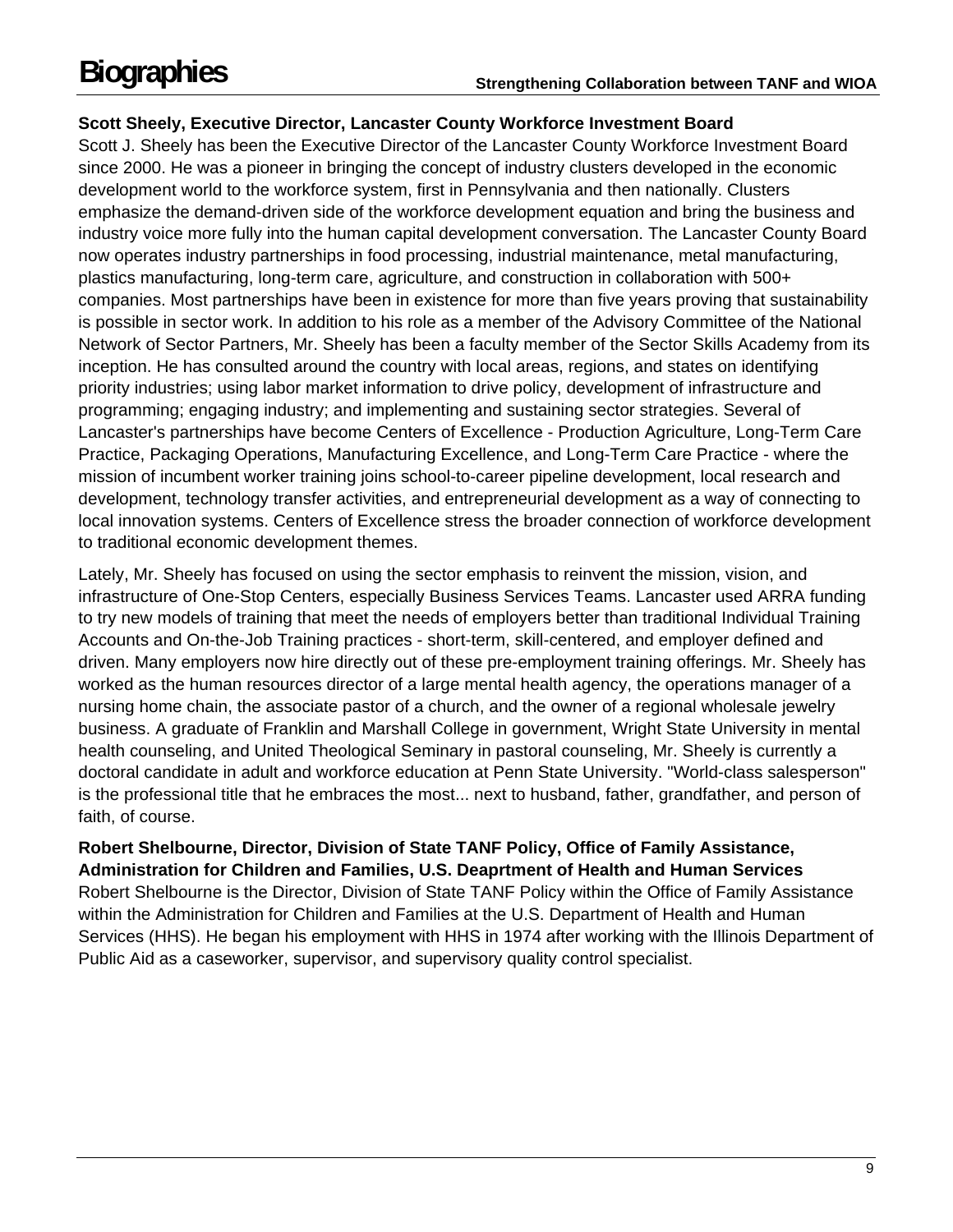## **Betsy Tessler, Research Associate, MDRC**

Betsy Tessler has more than 10 years of experience with operations and implementation research at MDRC, focusing primarily on employment, training, and work-support take-up among low-wage workers. She is currently the lead implementation researcher for WorkAdvance, a sector-based employment, training, and advancement program. She recently completed implementation research for the Workforce Investment Act (WIA) Gold Standard Evaluation, the U.S. Department of Labor's evaluation of WIA training services and "intensive services" (which include case management, counseling, and supportive services). Ms. Tessler was the lead implementation researcher for the Work Advancement and Support Center demonstration, which offered services to help workers stabilize their employment, improve their skills, and increase their earnings by working more hours or finding higher-paying jobs, and also helped them apply for various forms of financial work support for which they might be eligible. She was also the lead implementation researcher for the Opportunity NYC-Work Rewards evaluation, which provided housing voucher recipients with case management and cash incentives for employment and training activities. Previously, Ms. Tessler was an implementation researcher for the Jobs-Plus Community Revitalization Initiative for Public Housing Families, a place-based employment effort in public housing developments. Ms. Tessler came to MDRC with more than 10 years of experience in community-based organizations, including nonprofit social service, advocacy, and fundraising organizations, as well as several years as special assistant to former Philadelphia City Councilman (now Mayor) Michael A. Nutter. She earned a Master of Arts degree in Public Policy from the Rockefeller College at the University at Albany and a Bachelor of Arts degree from the University of Pennsylvania.

## **William (Ed) Trumbull, Principal, ICF International**

Ed Trumbull has more than 15 years of management experience in the for-profit, nonprofit, and U.S. government sectors. His experience includes advising a governor, a president, and a chairman of a nonprofit organization and consulting for the U.S. Department of Labor (USDOL). Mr. Trumbull has a portfolio of successful management, communications, government affairs, and marketing solutions. His clients have included the New York City Economic Development Corporation (NYCEDC), the New York State Department of Labor (NYSDOL), the U.S. Census Bureau (USCB), USDOL's Employment and Training Administration (ETA), and the University of Baltimore. He has managed the legislative and membership efforts for clients such as the National Job Corps Association (NJCA) and the NJCA Foundation for Youth Opportunities (FYO). Mr. Trumbull has a Master's degree in Public Management from the University of Maryland and a B.A. in Political Science from Claremont Men's College.

#### **Lisa Washington-Thomas, Technical Assistance Branch Chief, Office of Family Assistance, Administration for Children and Families, U.S. Department of Health and Human Services**

Lisa Washington-Thomas is the TANF Technical Assistance Branch Chief within the Office of Family Assistance, Administration for Children and Families. She has experience in a wide array of social services programs, such as TANF, AFDC, Job Opportunities and Basic Skills, Emergency Assistance Group, the Rapid Response to Technical Assistance Contract, Healthy Marriage Resource Center, and Community Planning Grants. Ms. Washington-Thomas earned a B.A. from Georgetown University.